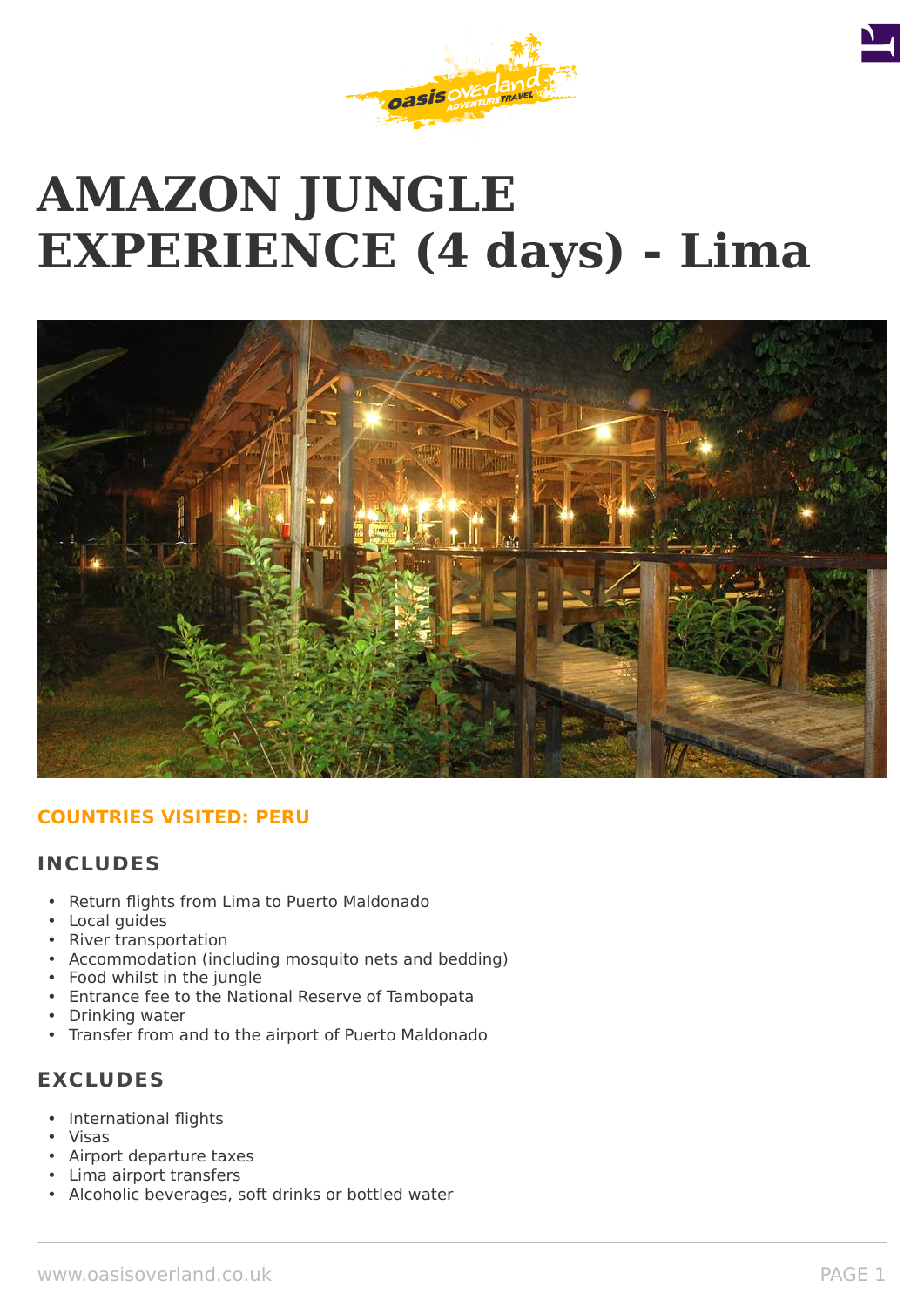- Snacks
- Travel Insurance
- Laundry
- Meals not listed in the itinerary
- Tips

# **TRIP ITINERARY**

# **DAYS 1 LIMA TO JUNGLE LODGE**

Fly from Lima to the town of Puerto Maldonado, on the edge of the Tambopata - Candamo Reserve. Transfer from the airport to our Puerto Maldonado Headquarters Upon arrival from Lima. While enjoying your first taste of the forest you will be asked to pack only the necessary gear for your next few days, and leave the rest at the safe deposit. This helps to keep the boats and cargo light.

You will then drive 20 kilometers to the Tambopata River Port, entering the Native Community of Infierno. Your next 2 ½ hours will be spent watching the World go by as you transfer from the Tambopata Port by boat to your jungle lodge.

Orientation upon arrival, the lodge manager will welcome you and brief you with important navigation and security tips.

Caiman Search - We will be out at the river's edge at night, scanning the shores with headlamps and flashlights to catch the red gleams of reflection from caiman eyes.

(Boxed Lunch & Dinner included)

# **DAYS 2 OXBOW LAKE, CANOPY TOWER, AMAZON CROP FARM VISIT, ETHNOBOTANICAL TOUR**

Oxbow Lake Visit - We will paddle around the lake on a canoe or a catamaran, looking for lakeside wildlife such as hoatzin, caiman and horned screamers, hoping to see the otters which are occasionally seen here. You will also be rewarded with overhead sightings of macaws.

Canopy Tower - A thirty-minute walk leads to the 25 meter scaffolding canopy tower. The tower has been built upon high ground, therefore increasing your horizon of the continuous primary forest extending out towards the Tambopata National Reserve. From here views of mixed species canopy flocks as well as toucans, macaws and raptors are likely.

Farm Visit - Five minutes downriver from the lodge lies a farm owned and managed by charismatic Don Manuel from the neighbouring community of Condenado. He grows a variety of popular and unknown Amazon crops - just about every plant and tree you see serves a purpose.

Ethnobotanical Tour - Along this trail we will find a variety of plants and trees that are used by the local population with at least the same variety of purposes.

Tambopata National Reserve Lectures - Nightly lectures cover conservation threats, opportunities and projects in the Tambopata National Reserve.

(Breakfast, Lunch & Dinner included)

# **DAYS 3 PARROT CLAY LICK, BRAZIL NUT TRAIL, MAMMAL CLAY LICK, NIGHT WALK**

Parrot Clay Lick - From a blind you will see parrots and parakeets descend on most clear days to ingest the clay on a bank. Species such as Dusky headed and Cobalt winged Parakeet usually descend. With luck we will also see some or all of the following species in the early morning rush: Mealy and Yellow-crowned Amazons, Blue-headed Pionus, Severe macaw and Orange-cheeled (Barraband`s) Parrot. We visit the lick at dawn, when parrots are most active or in mid-morning or early afternoon, when they are active.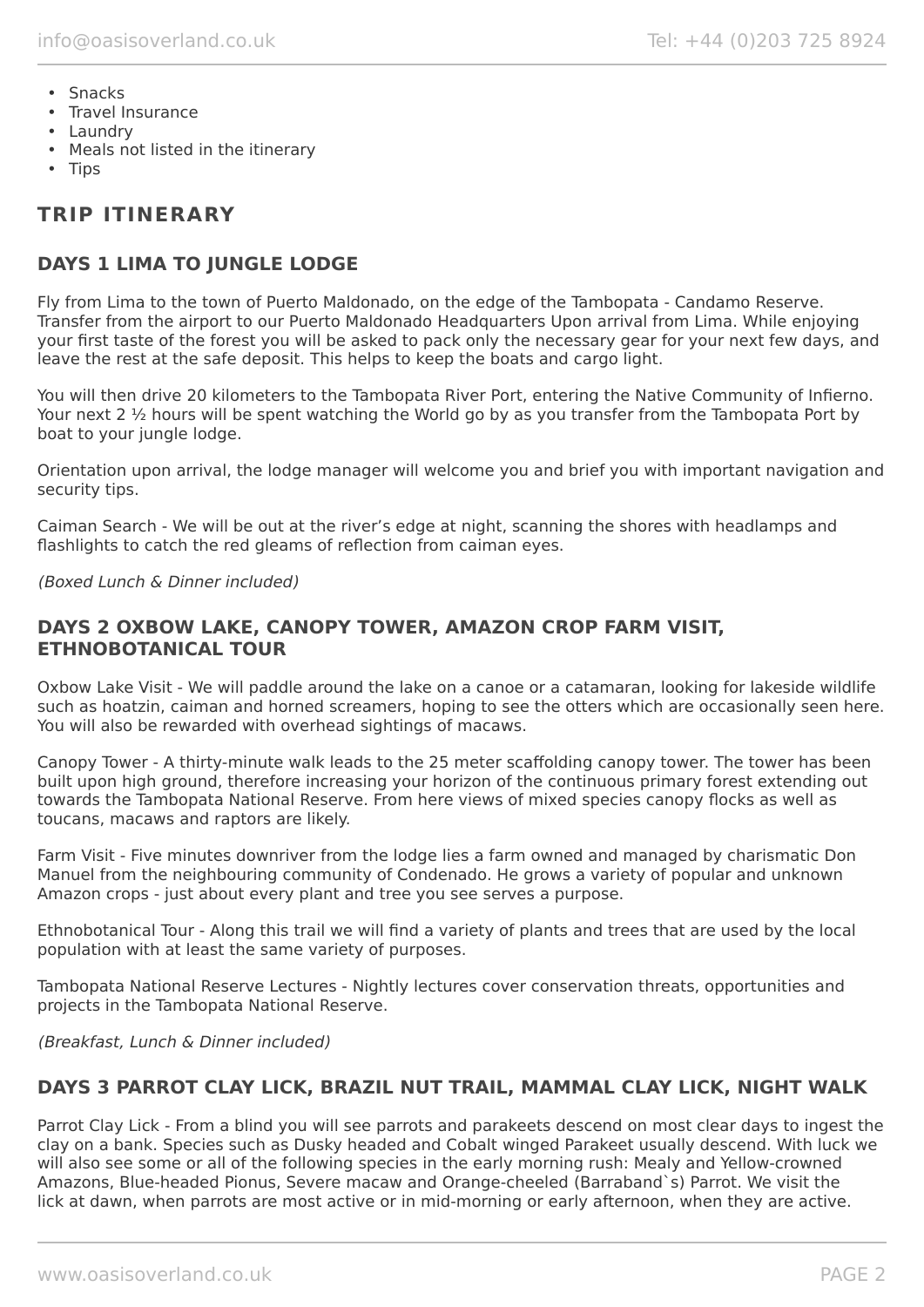Brazil Nut Trail and Camp - A few minutes hike from the lodge is a beautiful old growth patch of Brazil Nut forest that has been harvested for decades (if not centuries) where the precarious remains of a camp used two months a year by Brazil Nut gatherers can still be experienced. We will be demonstrating the whole process of the rain forest's only sustainably harvested product from collection through transportation to drying.

Mammal Clay Lick - Twenty minutes walking from your lodge is a peccary clay lick. These wild rain forest pigs show up in herds of five to twenty individuals to eat clay in the late morning. Chances of spotting them are around 15%, but well worth the short hike. Other wildlife also shows up including deer, guan and parakeets.

Night walk - You will have the option of hiking out at night, when most of the mammals are active but difficult to see. Easier to find are frogs with shapes and sounds as bizarre as their natural histories.

(Breakfast, Lunch & Dinner included)

## **DAYS 4 RETURN TO LIMA**

We retrace our river and road journey back to Puerto Maldonado. Depending on airline schedules, this may require dawn departures. You will then board your flight back to Lima. Your jungle experience ends upon arrival back to Lima.

(Breakfast included)

# **ESSENTIAL INFORMATION ABOUT YOUR TRIP**

## **ARRIVAL & ACCOMMODATION**

#### **JOINING INSTRUCTIONS:**

**You will need to make your way to Lima airport to check in for your flight into the jungle, we will provide you with your flight vouchers 4 weeks before your trip.**

You are responsible for checking-in at the correct time.

We can arrange pre-trip accommodation if you would like at **Hotel Bonbini.**

All prices listed are approximate and subject to limited availability.

| <b>Room Type</b>     | <b>Price</b> | <b>Description</b> |
|----------------------|--------------|--------------------|
| Single en-suite      | US\$40.00    | Per Room           |
| Double/Twin en-suite | US\$50.00    | Per Room           |
| Triple en-suite      | US\$60.00    | Per Room           |

A friendly small family run hotel in the centre of Lima. Rooms vary in size, but most are shared rooms with private bathrooms. We have a flat rate for accommodation here. Couples and people travelling together we will try to room together, but please note that as it is a small hotel that bookings may be on a share basis when other rooms are not available.

#### **PRE-TRIP ACCOMMODATION:**

We provide a free service for booking pre-trip accommodation and airport transfers. Just log in to **[My](https://oasisportal.eecsoftware.com/login.php)**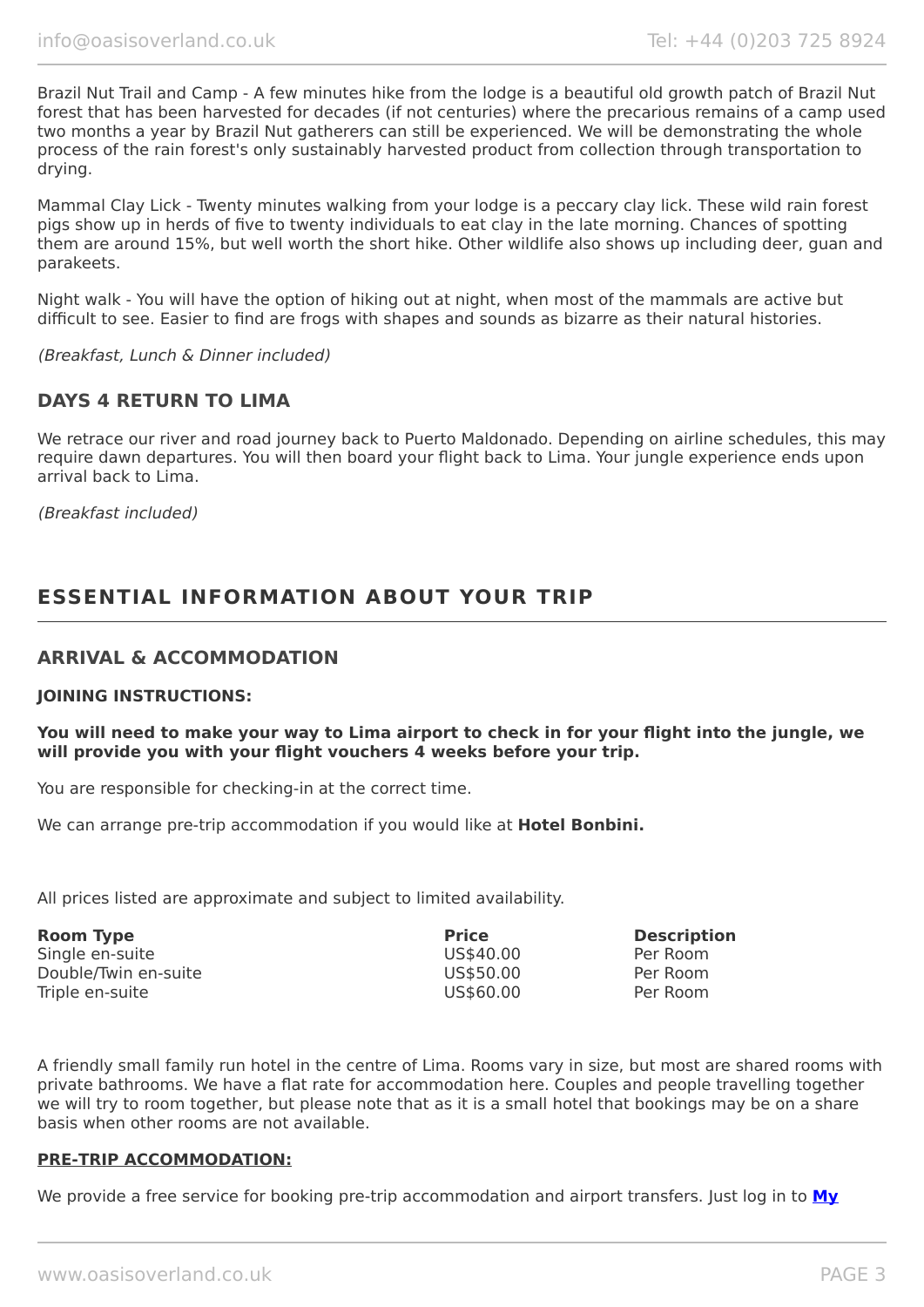**[Oasis Account](https://oasisportal.eecsoftware.com/login.php)** and select the accommodation / transfer required, or contact us direct. We will require your flight number, arrival time, and arrival date so please ensure this information is forwarded to us as soon as you have booked your flight. Please book this service as soon as you have booked your flight and no later than 6 weeks prior to departure, after which a late booking fee will apply. If you have booked through a travel agent you will not have an account allocated, so please contact your agent to request pre-trip accommodation and airport transfers.

Double, twin, and triple rooms will be provided subject to availability, where requested. However when not available we may need to book other rooming arrangements, and will fit these as closely as possible to your request. Those travelling solo will be put in shared rooms to reduce the costs to them, which may be twin/triple shares with other Oasis Overland travellers. Single rooms may be available in some cities for solo travellers, and we will arrange this for you on request, subject to availability.

If you are arriving early in the morning and you would like to check in immediately, you may have to reserve your room for the previous night to ensure direct check in, otherwise you may have to wait until normal check in times (usually 1pm to 2pm).

Accommodation costs are payable direct to the Hostal Bonbini on arrival in Nuevo Sol or \$US.

#### **AIRPORT TRANSFERS:**

#### **Airport Transfer Costs:** Approximately \$20 USD

Transfer costs are per person and are payable to the hotel on arrival. You will be met at Lima Airport and transferred by a Hostal Bonbini representative. The driver will be holding a sign that says HB. Bonbini or your name - please look out for both. If your flight arrives more than 2 hours late, or if for any reason (eg. problem with immigration or lost baggage) you are delayed by more than 2 hours before getting through to the arrivals hall, you may need to call the Hostal to rearrange the transfer.

## **FLIGHT INFORMATION**

You need to arrive at your departure city at least the day before your trip begins. Return flights must be booked for at least the day AFTER the trip is due to end. You may wish to allow some extra time to explore your arrival and departure cities.

There are many online flight search engines such

as **[www.skyscanner.net](http://www.dpbolvw.net/click-5720161-10639348)** or **[www.ebookers.co.uk,](http://www.ebookers.co.uk/)** flights can also be booked direct with airline websites or through travel agencies. Please inform us of your flight details through your online account, as airport transfers can be arranged for various trips.

**One way ticket:** If you intend to travel on a one way ticket to meet up with one of our trips, without possessing an onward flight ticket - we recommend that you have a copy of your payment confirmation/ receipt (that you will be sent at time of your balance payment) available at immigration to assist easy entry.

**Departure Taxes**: Please check with your Travel Agent or Airline if your flight ticket already includes a departure tax payment out of the country. If it does not - please budget for approx US\$30 to \$70 USD - to be paid in US\$ only.

## **PASSPORTS**

Your passport must be valid for at least 6 months AFTER your trip finishes. This is a general requirement for all of the countries we travel to on our trips.

If you have dual nationality you can only use one passport for the entire trip. It is your responsibility to ensure you have all the relevant visas you require.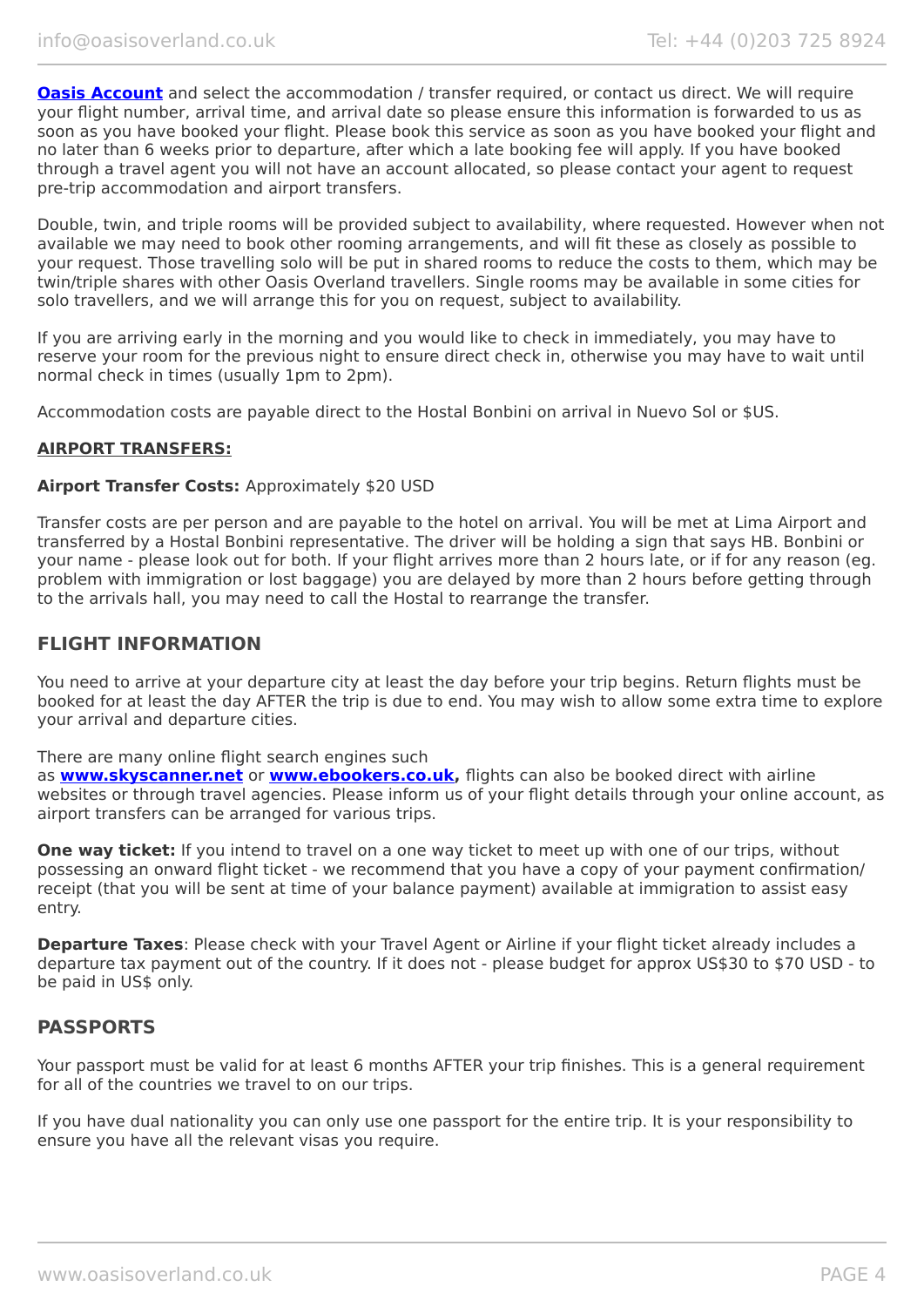# **VISAS**

The information below is to be used only as a guide and may change without prior notice. It is advisable to contact the relevant embassy in plenty of time before the trip departs to check the current visa requirements**.** It is **your responsibility** to ensure you have all the relevant visas you require**.**

#### **Visas must be paid for in USD cash ONLY.**

On arrival to countries in South America, you will be given an 'Immigration card'. It is important that you keep this with your passport during your entire stay in the particular country as it is needed for departure. Failure to produce this immigration slip can result in a fine.

**Transiting via the USA -** Travellers who are flying to South America via the US will require either a US visa or for certain nationalities an Electronic System for Travel Authorization (ESTA) to take advantage of the visa waiver programme. These can be processed and paid for **[here](https://esta.cbp.dhs.gov/esta/)**.

If you have travelled to Iran, Iraq, Sudan, Syria, Libya, Somalia or Yemen since March 2011 you will not qualify for the ESTA and must apply for a visa.

It is very important you establish your ESTA eligibility and have the correct documentation before departing, as if you do not have the right authorisation upon checking in at the airport you may not be permitted to travel.

For more information on other nationalities & visas checkout **[www.projectvisa.com](http://www.projectvisa.com/)**

#### **Peru**

Passport Holders from UK, Ireland, Australia, New Zealand, USA, Canada and most EU countries will not require a visa to enter Peru.

Passport Holders from other countries, will need to check the current visa requirements with the relevant consulate, and whether you need to obtain the visa in advance.

**Inca Trek** – you will need to provide your passport details to apply for your Inca trekking permit, please enter these correctly on your booking form. If you are intending on renewing your passport then please let us know at the point of booking. In order to trek you will need to be in possession of both your passport and your permit – and the passport details have to match otherwise the permit issuing authorities will not let you trek.

# **VACCINATIONS AND HEALTH**

It is possible that you may require some vaccinations for your trip, depending on the areas that you are visiting. As we are not medically trained, we are unable to give detailed advice on vaccination requirements, so please use the information below as a guide only. We have worked closely with **Nomad Travel Clinics** for many years and they offer Oasis travellers a **10% discount** on vaccinations, antimalarial drugs, first aid items, clothing and equipment, just enter discount code OASIS1000 at **[www.nomadtravel.co.uk](http://www.nomadtravel.co.uk/)**. Alternatively you can check out the [fit for travel website](http://www.fitfortravel.scot.nhs.uk/home.aspx) for more travel health information or consult a reputable travel clinic or your GP for information and advice. We suggest that you allow at least 8 weeks to get all your vaccinations.

**Yellow Fever** - Being vaccinated against Yellow Fever and having a valid certificate and a photocopy is deemed compulsory in many countries we visit, especially at certain borders and are needed if you are entering from an infected country. You can view a list of countries requiring a certificate through the World Health organisation **[http://www.who.int/ith/ITH\\_country\\_list.pdf](http://www.who.int/ith/ITH_country_list.pdf)** 

**Rabies** - Vaccinations are regularly recommended for some of the countries that we travel through especially if time and money are not a deterrent.

**Malaria** - Malaria risk is low throughout the year in Ecuador and Peru in areas below 1500m including coastal provinces.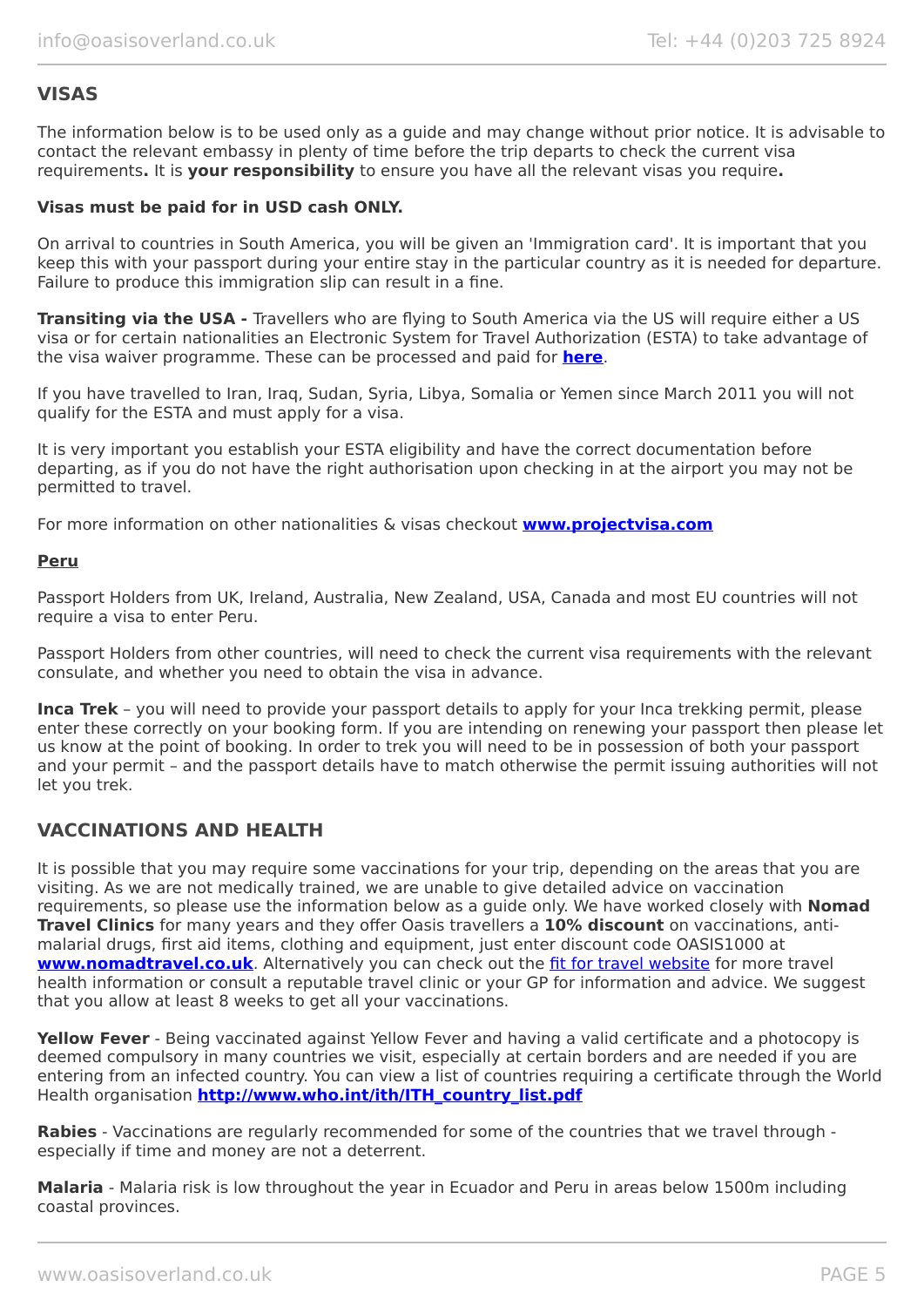Medical advice however should be taken particularly if you are visiting the jungle in Ecuador or Lima. For more information visit **[www.nomadtravel.co.uk](https://www.nomadtravel.co.uk/)** or **[www.fitfortravel.scot.nhs.uk](http://www.fitfortravel.scot.nhs.uk/)**

**Dengue** - Unlike the malaria mosquito, which bites at night, the dengue carrying mosquito bites during the day. Some areas we travel to do have occasional outbreaks & it is therefore advised that you take care not to be bitten during the day as well as at night. There is no vaccine available.

**Health** - To join our trips you should be in good general health. Your medical insurance company must be told if you have any pre-existing medical condition / allergy or if you are on any regular medication, otherwise you may not be covered under your policies for these. Our crew will need to know of any medication or conditions you may have. For general health advice log onto **[www.nathnac.org/travel/](http://www.nathnac.org/travel/index.htm)**

## **TRAVEL INSURANCE**

It is a compulsory requirement that you have adequate travel insurance before you join any Oasis Trip & at the very least are insured for all necessary medical & repatriation costs incurred.

You will be asked to provide the following details in **My [Oasis Account](https://oasisportal.eecsoftware.com/)** if you have not already done so: travel insurance name, insurance policy number & insurance emergency telephone number. You will also be required to give a copy of your policy with this information to your Tour Leader on arrival with confirmation that the policy duration is sufficient to cover you for the entire duration of your trip. It is also wise to leave a copy of your insurance policy with a friend or relative for safe keeping.

We believe that your safety and holiday enjoyment are very important. It is a mistake to think that "it will never happen to me". It is also very important that you are covered for all the activities that you may wish to undertake while on our trip. It is extremely important that you check the full extent of your cover related to 24 hour Medical Emergency Assistance. In the event of you needing medical treatment you want to know that you have the best cover available to you. Your policy should include adequate Medical Emergency and Repatriation cover as well as Cancellation, Baggage and Personal Liability cover. You need to be aware of EXACTLY what activities your policy covers you for. Please note that skiing is not usually covered in most insurance policies.

We offer tailor made Overland Adventure Travel Insurance that covers most of the adventure and sporting activities on our trips.

For further information on the insurance we offer, the activities covered and costs, check out the **[Travel](https://www.oasisoverland.co.uk/travel-insurance) [Insurance](https://www.oasisoverland.co.uk/travel-insurance)** section of our website. You can purchase our insurance by logging into [My Oasis Account](https://oasisportal.eecsoftware.com/) and click 'Buy Insurance' or through the following **[link](https://www.campbellirvinedirect.com/oasisoverland/)**.

## **MONEY, BUDGETS AND LP**

#### **Spending Money**

From past trips and traveller feedback US\$50 to US\$150 per week should cover costs such as, soft drinks and beers, email & communications, souvenirs and other general spending. Personal spending habits & budgets differ greatly from person to person. Budget on visa costs and optional activities/park entrances/ taxes separately (see visa section above & optional excursions page).

#### **How to bring your currency?**

Past Oasis travellers have fed back that they have felt, as a general rule it is best to bring your money in a combination of cash US dollars, pre-paid travel currency cards and/or debit/credit cards.

**Make sure that all your notes are in good condition. Old, torn or marked notes are often refused by the banks and shops. Please ensure your notes are dated post 2006** and do not have a serial number starting with CB. When buying US Dollars before you travel it is best to ask for clean notes with no tears or markings. It can be difficult using US\$100 bills in Peru so if possible, bring US\$50 bills for these countries.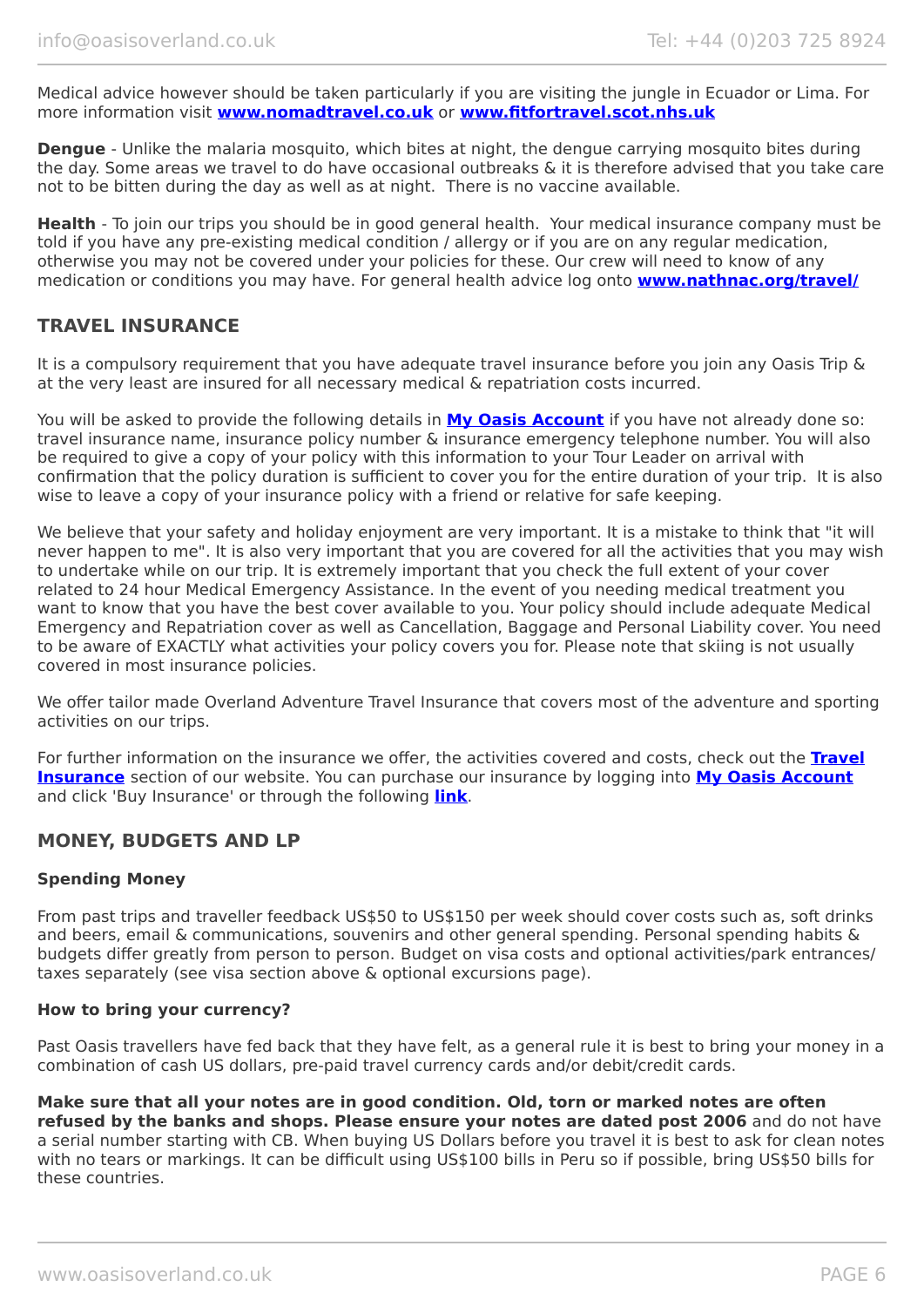Please also remember that Visas, where required, need to be paid for in US dollars cash only.

#### **Credit & Debit Cards**

If you are intending using your credit or debit card, we suggest taking more than one card with you as you may find that your card is not accepted in the first ATM you try. For credit and debit cards Visa is best. Mastercard and American Express are generally not accepted throughout South America. We recommend that you inform your bank that you will be using your card abroad to avoid it being blocked.

#### **Pre-Paid Travel Currency Cards**

These cards are similar to normal Credit and Debit cards but they can be pre loaded with cash before you travel with a set amount allowing you to withdraw this cash using the card at normal ATMs. It is a more secure way to access cash on your trip, but again do not rely on these as your sole means of funds on a trip - (please refer to the ATM section). Several banks and companies now offer these cards, but be sure to look into the rates for withdrawing cash when making your decision. When using these cards abroad you will use them to withdraw the local currency from an ATM and not the currency that you loaded onto the card.

## **Tipping**

Tipping in South America is customary and often expected, and local attitudes towards tipping are different to what we are used to in the West. It is often more than a reward for services well done but as wages are extremely low, it is an accepted means of supplementing an income. As a general rule, tipping around 10% of the total bill in restaurants is a good guide, and the same amounts usually apply for activities and excursions.

#### **Once requested your add-on cannot be refunded or exchanged.**

Please be aware that up to 2 months before your departure, the cost of the Amazon Jungle Experience may change, due to currency fluctuations and/or price increases by the national park, local operators or government taxes**.**

If you have any questions or would like more information then please contact **[southamerica@oasisoverland.co.uk](mailto:southamerica@oasisoverland.co.uk)**

# **PHOTOGRAPHY AND ELECTRICAL EQUIPMENT**

**Cameras (incl. Digital & Video Cameras) -** An easy to use 'point and press' will get you some good photos. For memorable shots, it may be worthwhile investing in an SLR camera, but be sure to get some practice in before the trip! Most towns and cities have internet cafes where you can download onto CD/ internet sites - but don't rely on it.

**Photography -** Be aware of your surroundings when taking photographs and filming. Some locations will be sensitive or have local laws banning photography. For example it is usually forbidden to use cameras at borders or around government buildings, military installations, bridges and airports or to take photos of local officials. If you do take photos or film where it is not permitted you may find yourself being questioned by irate officials who may decide to confiscate your camera or instruct you to delete all the images/footage on your device. If in doubt ask for permission, or if there is no-one to ask use some common sense.

**Drones -** As the use of drones becomes more common, countries throughout the world are gradually updating their laws and restrictions on usage. The specific regulations will vary from one country to another, so do check the UK Foreign and Commonwealth Office advice for the latest information. As with cameras, use your common sense if you do use a drone and avoid operation in sensitive areas. If you plan to bring a drone on your trip with us please contact us first to ensure there will be a suitable place to store it while on your trip.

**Electrical charging & power supply -** It may be difficult to find a power source for charging at times, so a spare battery is a must. Log onto **[www.whatplug.net](http://www.whatplug.net/)** for information regarding the different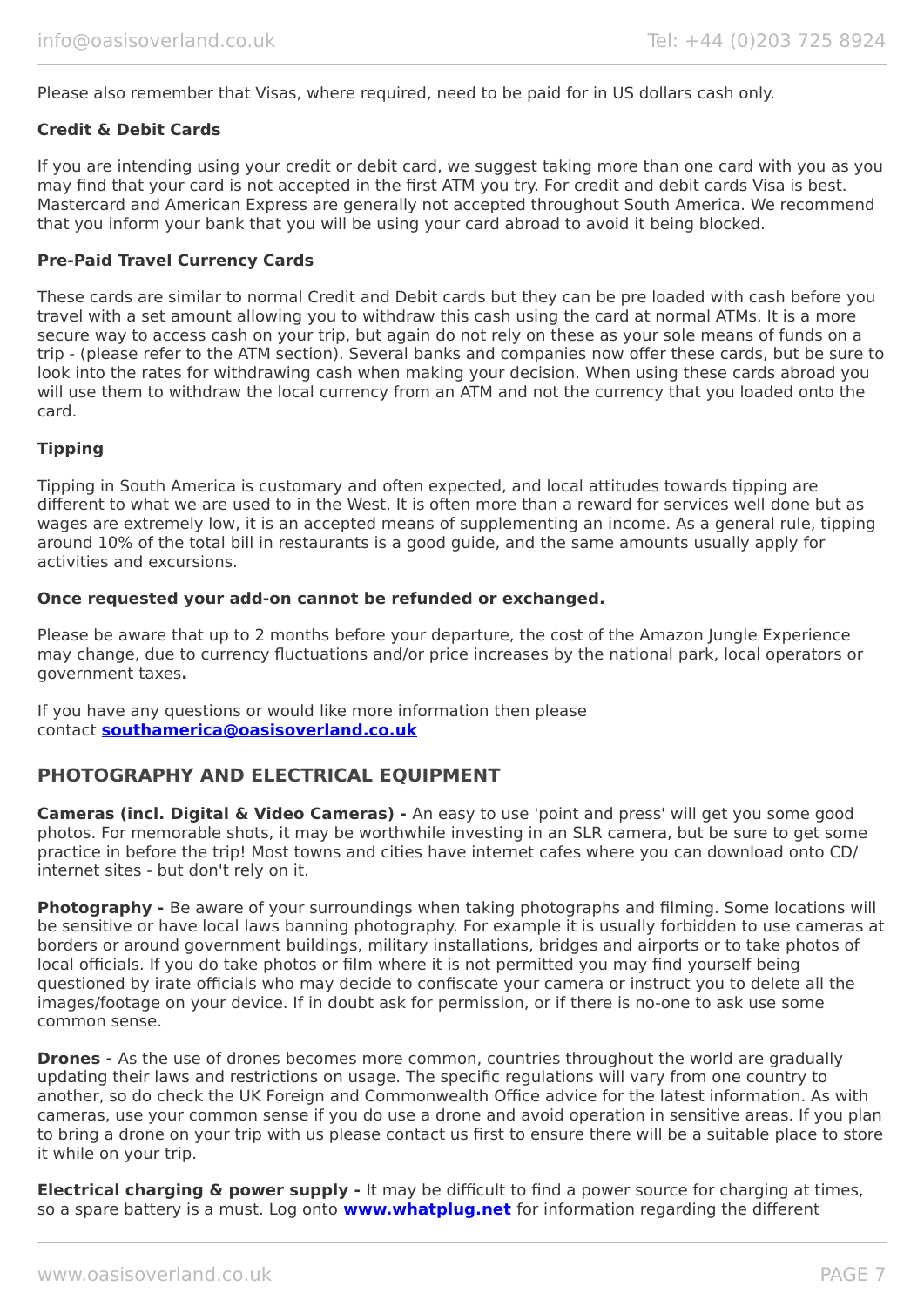electrical plugs and voltage used in each country.

# **RESPONSIBLE TRAVEL**

#### **Before you go**

- Remove unnecessary packaging before you go waste disposal facilities are often stretched or non existent in the places we visit. To avoid unnecessary pollution of local water supplies take environmentally friendly toiletries with you.
- Why not invest in a wind-up or solar-powered torch or media player before you travel or at least rechargeable batteries.
- Learn some of the local language and read up on the local history/culture before you go. You'll get so much more out of your trip.
- Why not pack some pens/pencils exercise books in your rucksack and they can be donated to a local school or project while you're away. You can also purchase these items cheaply, locally which will help local businesses.
- Take a sturdy water bottle with you from home that you can re-use throughout your trip. We carry large quantities of purified water with us on our Expedition vehicles and it is much better for the environment if you drink this, rather than purchase bottled water along the way. (It also saves you money).
- Water-to-Go: Oasis Overland have partnered with Water-to-Go to help reduce the number of plastic water bottles consumed during a trip. Water-to-Go is a filtration system that eliminates over 99.9% of all microbiological contaminants including viruses, bacteria, chemicals and heavy metals from any non-salt water source. Click here and enter the code OASIS15 to purchase your **[Water-to-Go](https://watertogo.eu/partnerships/oasisoverland/)** products at 15% discount. Water-to-Go will then donate a further 15% to Oasis Overland Charity projects.

## **While you're travelling**

From experience gained in running trips, we have developed our own practical and manageable environmental policy which all of our crew practice on the trips we operate, and they will share this information with you at the start of your trip. We welcome your input on this, plus any new ideas you may have, to improve our existing procedures. As a guide here's a few tips to bear in mind.

- Don't waste water. It is a scarce resource in many of the places our trips visit. On all our Ultimate and Overland Expeditions we carry large quantities of purified water with us. We encourage you to refill your own water bottles from this supply, rather than purchase bottled water along the way-much more environmentally friendly and saves you money.
- Never buy endangered species or endangered habitat products. Apart from the fact of it being illegal it also encourages the trade to continue.
- Look after and preserve the areas we visit. Be careful about stepping on coral reefs or trekking on undesignated tracks.
- Buy locally made crafts and products helping to support the local economy.
- Don't feel when bargaining that you have to get the cheapest price possible just for the sake of it. Pay what the item is worth to you & don't worry about what someone else has paid.
- Try the local food and drinks this will help to support local farmers and food sellers. Sitting in a local cafe is also a great way to meet local people.
- Dispose of litter appropriately on your trip. This includes cigarette butts. Not only does litter look unsightly it can be lethal to wildlife.
- Where any toilet facilities exist, however unsavoury they might seem to you, they should be used. Where they do not, always bury your waste and make sure it is never near (at least 30m) a water source.
- When game viewing do not encourage your quides to get too close to the wildlife so that their natural behaviour is impeded.
- Respect local customs, traditions and beliefs of the people in the different regions that you travel through.
- Do not take photos of people, ritual events or special places unless you have asked first. Dress appropriately according to local codes and show respect around religious festivals.
- Recycling is almost non-existent in many of the areas and countries we visit we do the best we can with limited resources & space on our vehicles.